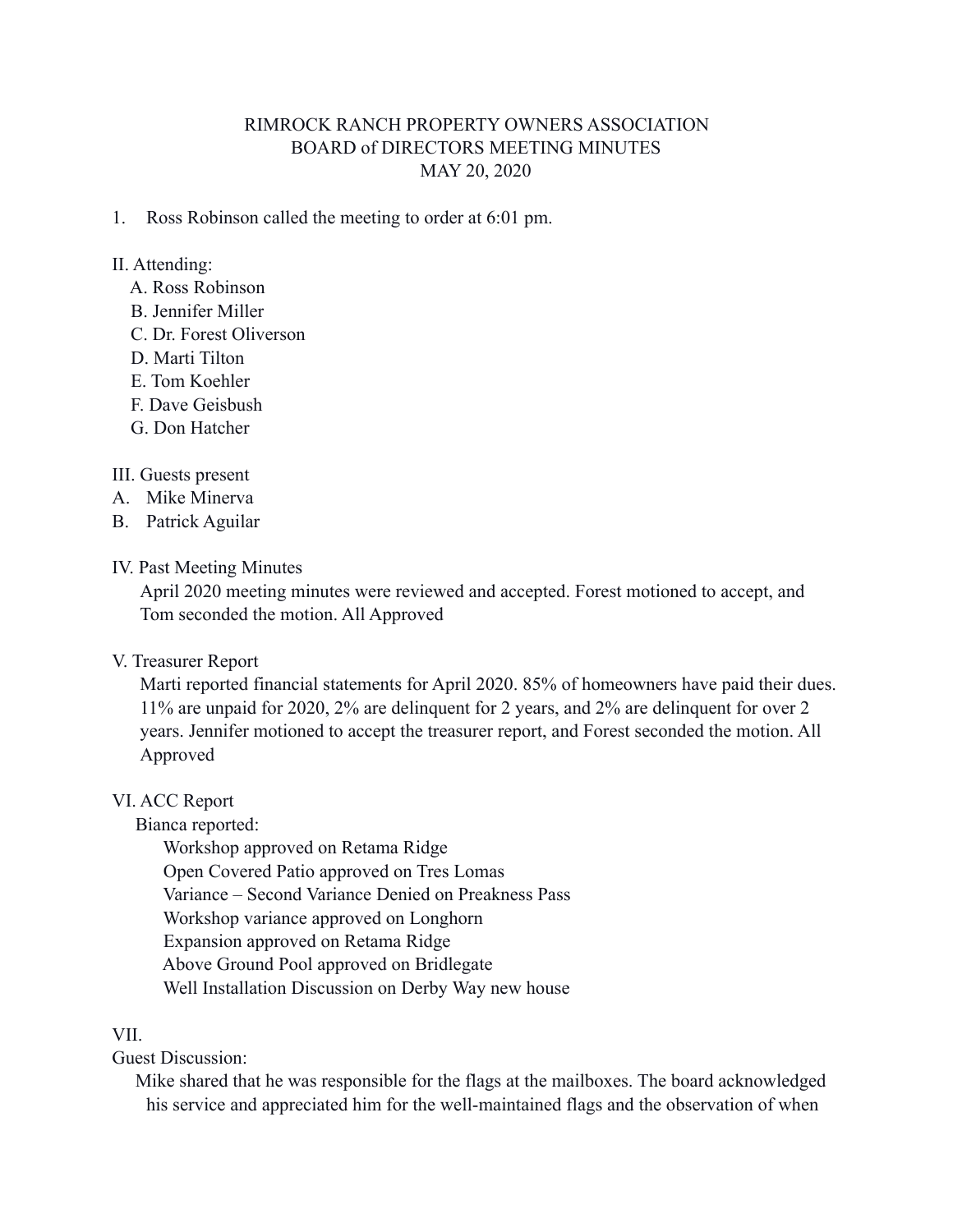they are at half-mast. Mike recommended that we purchase more of each of the flags to replenish the ones that are left. He replaces them as they are torn from the weather. Mike will look into the costs of replacements.

 Patrick shared that he was the one that posted on the Nextdoor app about the front entrance and wanted to come and say hello and share his thoughts about the Front Entrance as a resident. He appreciated all our hard work and that he would have liked better communication with the community about our projects. Board agreed that it was supposed to be discussed and shared out at our annual meeting; however, due to COVID19, it got lost in our communication. We appreciated him for his interest and his enthusiasm for the project.

# VIII. Landscaping of Front Entrance

 As of 5/21/2020, all plants and grass have been completed for the front entrance project. There was some discussion of adding additional trees and some shrubs to the front. It was noted that Robyn was continuing to look for lights for the front entrance pillars. Due to COVID19, this has been difficult and will most likely take longer to complete.

# IX. New Business:

- A. Insurance is increasing from \$5400 to \$6200. It was noted that we are being charged for several structures that are not in existence. Ross will talk with the agent to adjust.
- B. Usage of common areas It was noted by a few neighbors that there are several people playing tennis and basketball that are not RRR residents. It was discussed, however, nothing to fix.
- C. Speed on Bridlegate It was noted by a resident that stated that she clocked people driving over the speed limit and would like to have speed bumps or signs to slow drivers down. It was discussed by the board and noted that TX DOT does not allow extraneous signs put up, and it was also noted by county officials that speed bumps do not slow traffic; they actually cause more accidents from people swerving around to miss it and hit other items.
- D. It was discussed and deemed not appropriate at this time.
- E. Change the front ditch It was discussed and noted that Ross continues to talk with county officials and TxDOT about possibly improving the front access fairway for traffic.
- F. Several options for next big purchase were discussed (updated playground equipment, backboard for the tennis court, community pool or a putting/chipping green were the old volleyball court was across from mailboxes)
- G. Gravel in front of subdivision—It was noted by a RRR resident that they would like us to beautify the front of the subdivision on the right-hand side. It was discussed and noted that the property in question is not RRR community property.
- H. BULK Tiger Trash pickup 6/5/2020